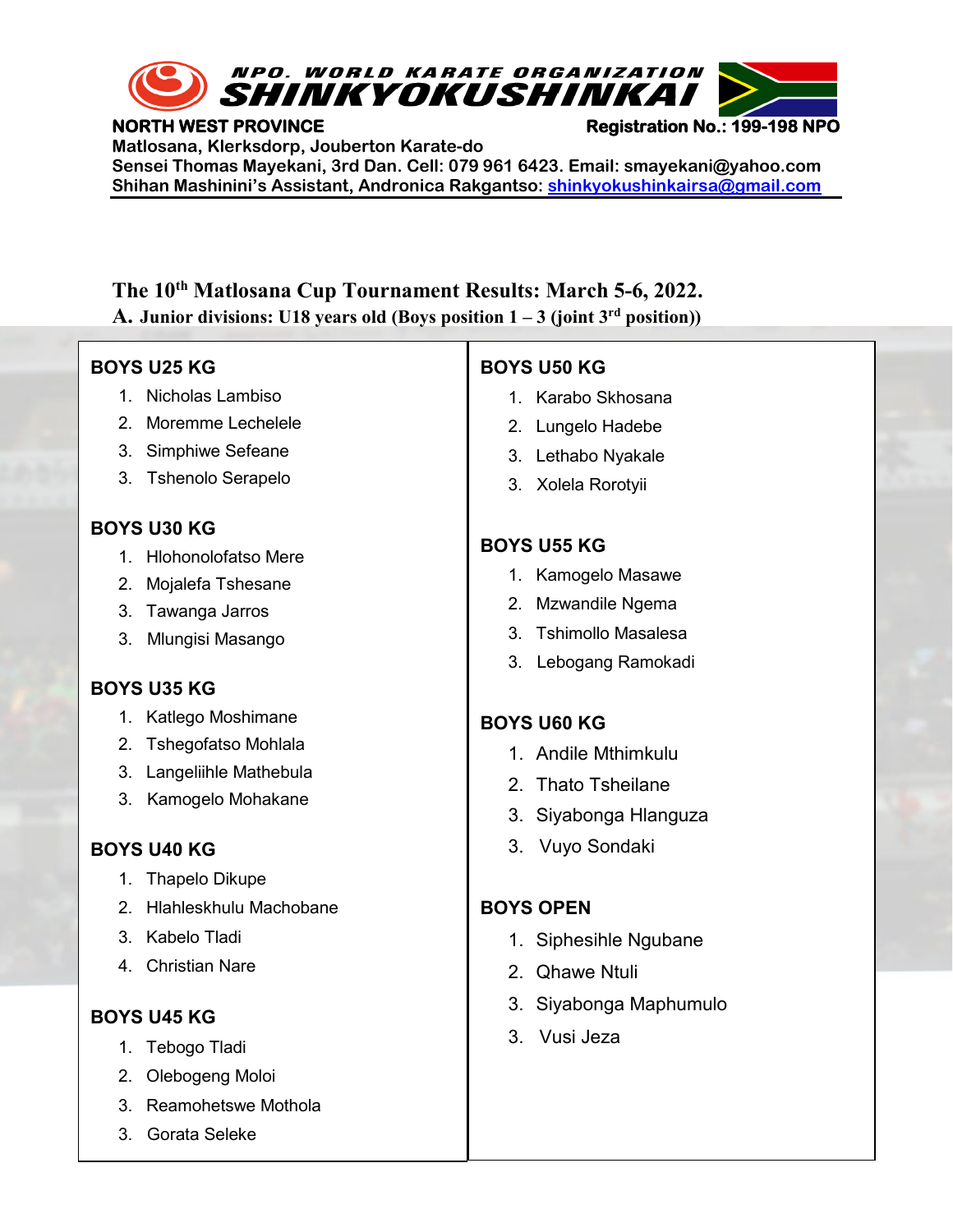

#### **NORTH WEST PROVINCE NORTH WEST PROVINCE Registration No.: 199-198 NPO**

**Matlosana, Klerksdorp, Jouberton Karate-do**

**Sensei Thomas Mayekani, 3rd Dan. Cell: 079 961 6423. Email: smayekani@yahoo.com Shihan Mashinini's Assistant, Andronica Rakgantso: [shinkyokushinkairsa@gmail.com](mailto:shinkyokushinkairsa@gmail.com)**

## **B. Junior divisions: U18 years old (Girls position 1 - 3 (joint 3rd))**

#### **GIRLS U25 KG**

֪֖֚֚֬֝֬֝֬֝֬֝֬֝

- 1. Karabo Molomo
- 2. Omontle Kungwane
- 3. Viwe Mayekani
- 3. Kelebogile Montsho

#### **GIRLS U30KG**

- 1. Buhle Roux
- 2. Tokologo Modise
- 3. Oratile Sapelo
- 3. Oarabetswe Menoe

#### **GIRLS U35KG**

- 1. Otshepeng Hlongwane
- 2. Karabo Sapelo
- 3. Lungile Zwane
- 3. Neo Motsotso

#### **GIRLS U45 KG**

- 1. Anele Bhengu
- 2. Bongekile Langa
- 3. Tsholwana Modisadiife
- 3. Amkele Roux

## **GIRLS U50KG**

- 1. Anathi Fubesi
- 2. Mina Lechelele
- 3. Anele Myende
- 3. Siya Mayekani

## **GIRLS U60KG**

- 1. Naomi Luthuli
- 2. Katlego Cheu
- 3. Matomela Mathavane
- 3. Amahle Boqashi

#### **GIRLS OPEN**

- 1. Asanda Gumede
- 2. Nothando Mhlongo
- 3. Oratile Lesele
- 3. Alicia Kiewetz